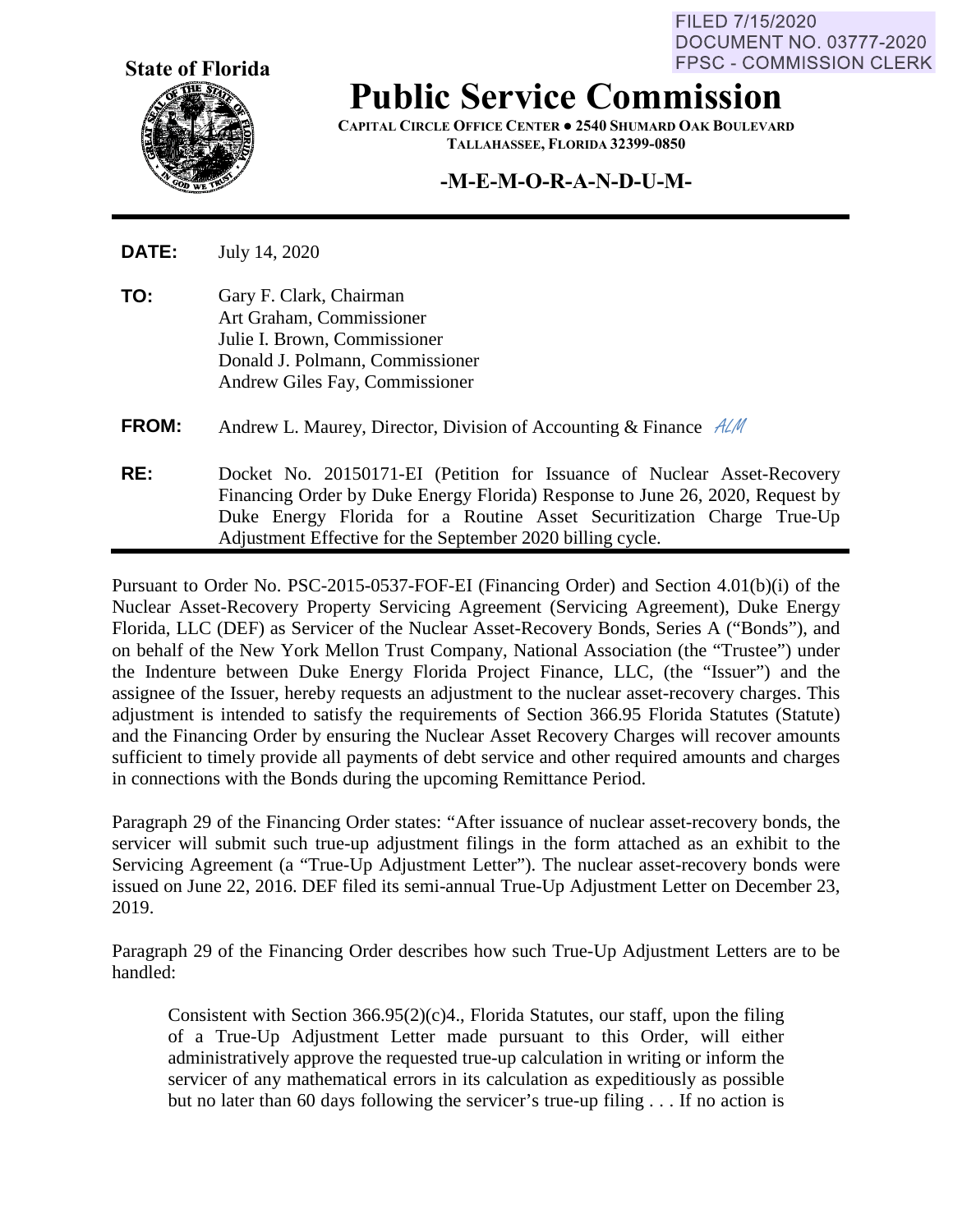taken within 60 days of the true-up filing, the true-up calculation shall be deemed approved. Upon administrative approval or the passage of 60 days without notification of a mathematical error, no further action of this Commission will be required prior to implementation of the true-up.

DEF's True-Up Adjustment Letter dated June 26, 2020, and its 21 pages of supporting schedules were reviewed by staff and no mathematical errors were found.

Attached is DEF's Ninetieth Revised Sheet No. 6.105 in legislative format. The Asset Securitization Charge for the residential class will increase from \$2.35 to \$2.51 per 1,000 kWh. For the residential customer using 1,000 kWh, the residential bill will increase from \$130.09 to \$130.26 (including gross receipts tax).

Per DEF's request in its True-Up Adjustment Letter dated June 26, 2020 and in accordance with the Financing Order and Servicing Agreement, the proposed adjustments to the Nuclear Asset Recovery Charges will be effective for the September 2020 billing cycle. Staff is preparing the required approval letter for the new tariff sheets.

## ALM/drb

cc Braulio Baez Keith Hetrick Mark Futrell Cheryl Bulecza-Banks Mark Cicchetti Adam Teitzman Mary Anne Helton Elisabeth Draper J.R. Kelly, Office of Public Counsel Dianne M. Triplett, Duke Energy Florida

**Attachments**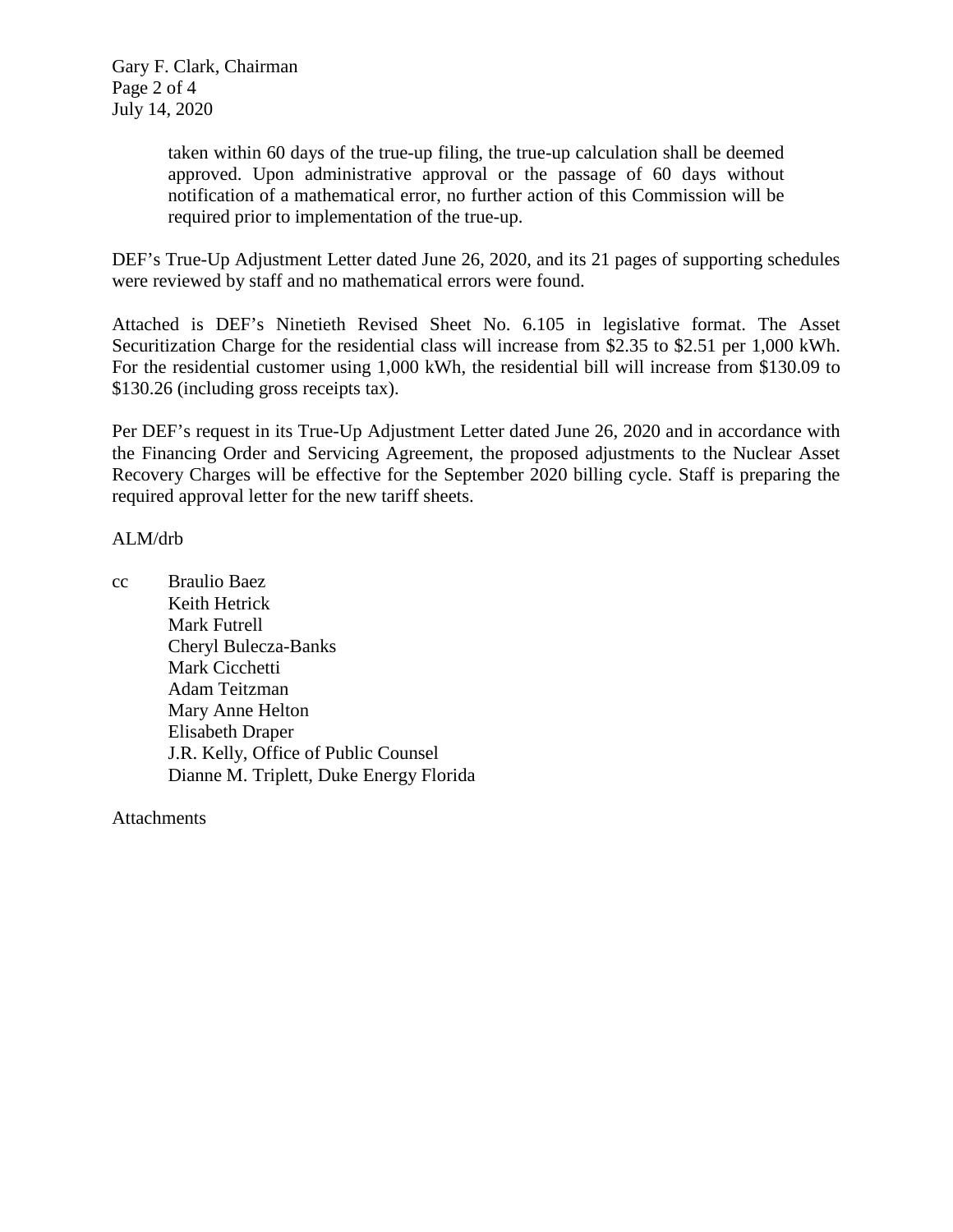## Attachment 1

| Applicable:<br>To the Rate Per Month provision in each of the Company's filed rate schedules which reference the billing adjustments set forth below. |                                   |                   |                    | <b>RATE SCHEDULE BA-1</b><br><b>BILLING ADJUSTMENTS</b> |                          |                          |                |                     |                | Page 1 of 3         |
|-------------------------------------------------------------------------------------------------------------------------------------------------------|-----------------------------------|-------------------|--------------------|---------------------------------------------------------|--------------------------|--------------------------|----------------|---------------------|----------------|---------------------|
| <b>COST RECOVERY FACTORS</b>                                                                                                                          |                                   |                   |                    |                                                         |                          |                          |                |                     |                |                     |
| Rate<br>Schedule/Metering<br>Level                                                                                                                    | Fuel Cost Recovery <sup>(1)</sup> |                   |                    | ECCR <sup>(2)</sup><br>CCR <sup>(3)</sup>               |                          |                          |                | ECRC <sup>(4)</sup> | ASC(5)         | SCRS <sup>(6)</sup> |
|                                                                                                                                                       | Levelized<br>¢/ kWh               | On-Peak<br>¢/ kWh | Off-Peak<br>¢/ kWh | ¢/ kWh                                                  | \$/kW                    | ¢/ kWh                   | \$/ kW         | ¢/ kWh              | ¢/ kWh         | ¢/ kWh              |
| RS-1, RST-1, RSL-1,<br>RSL-2, RSS-1 (Sec.)<br>< 1000<br>>1000                                                                                         | 3.067<br>4.067                    | 4.308             | 2.921              | 0.339                                                   | ۷                        | 1.200                    | ۷              | 0.079               | 0.2350.<br>251 | 0.534               |
| GS-1, GST-1                                                                                                                                           |                                   |                   |                    |                                                         |                          |                          |                |                     |                |                     |
| Secondary                                                                                                                                             | 3.350                             | 4.308             | 2.921              | 0.327                                                   | $\bullet$                | 1.147                    | ×              | 0.079               | 0.2220.<br>252 | 0.444               |
| Primary                                                                                                                                               | 3.317                             | 4.266             | 2.892              | 0.324                                                   | $\overline{\phantom{a}}$ | 1.136                    | ¥,             | 0.078               | 0.2200<br>249  | 0.440               |
| Transmission                                                                                                                                          | 3.283                             | 4.222             | 2.863              | 0.320                                                   | ¥                        | 1.124                    | ä,             | 0.077               | 0.2180<br>247  | 0.435               |
| GS-2 (Sec.)                                                                                                                                           | 3.350                             | $\omega_{\rm i}$  | μ                  | 0.226                                                   | $\omega$                 | 0.690                    | ä,             | 0.075               | 0.1350<br>151  | 0.207               |
| GSD-1, GSDT-1, SS-<br>$1*$                                                                                                                            |                                   |                   |                    |                                                         |                          |                          |                |                     |                |                     |
| Secondary                                                                                                                                             | 3.350                             | 4.308             | 2.921              | ä,                                                      | 1.09                     | ÷                        | 3.60           | 0.076               | 0.1750.<br>198 | 0.320               |
| Primary                                                                                                                                               | 3.317                             | 4.266             | 2.892              | ¥                                                       | 1.08                     | ÷.                       | 3.56           | 0.075               | 0.1730<br>196  | 0.317               |
| Transmission                                                                                                                                          | 3.283                             | 4.222             | 2.863              | ¥                                                       | 1.07                     |                          | 3.53           | 0.074               | 0.1720<br>194  | 0.314               |
| CS-1, CST-1, CS-2,<br>CST-2, CS-3, CST-3,<br>SS-3*                                                                                                    |                                   |                   |                    |                                                         |                          |                          |                |                     |                |                     |
| Secondary                                                                                                                                             | 3.350                             | 4.308             | 2.921              | ÷                                                       | 0.46                     | ٠                        | 1.38           | 0.072               | 0.1200.<br>133 | 0.518               |
| Primary                                                                                                                                               | 3.317                             | 4.266             | 2.892              | ×                                                       | 0.46                     |                          | 1.37           | 0.071               | 0.1190<br>132  | 0.513               |
| Transmission                                                                                                                                          | 3.283                             | 4.222             | 2.863              | i.                                                      | 0.45                     | ۰                        | 1.35           | 0.071               | 0.1180<br>130  | 0.508               |
| IS-1, IST-1, IS-2, IST-<br>$2.$ SS- $2*$                                                                                                              |                                   |                   |                    |                                                         |                          |                          |                |                     |                |                     |
| Secondary                                                                                                                                             | 3.350                             | 4.308             | 2.921              | ٠                                                       | 0.95                     | $\overline{\phantom{a}}$ | 3.00           | 0.073               | 0.1440.<br>167 | 0.199               |
| Primary                                                                                                                                               | 3.317                             | 4.266             | 2.892              | ÷                                                       | 0.94                     | $\overline{\phantom{a}}$ | 2.97           | 0.072               | 0.1430.<br>165 | 0.197               |
| Transmission                                                                                                                                          | 3.283                             | 4.222             | 2.863              |                                                         | 0.93                     | ۷                        | 2.94           | 0.072               | 0.1410<br>164  | 0.195               |
| $LS-1$ (Sec.)                                                                                                                                         | 3.181                             | ÷,                | ¥,                 | 0.103                                                   | ¥,                       | 0.147                    | ×              | 0.070               | 0.0270.<br>032 | 0.379               |
| *SS-1, SS-2, SS-3<br>Monthly                                                                                                                          |                                   |                   |                    |                                                         |                          |                          |                |                     |                |                     |
| Secondary                                                                                                                                             |                                   |                   |                    |                                                         | 0.106                    |                          | 0.349          |                     |                |                     |
| Primary<br>Transmission<br>Daily                                                                                                                      |                                   |                   |                    | ×                                                       | 0.105<br>0.104           | ¥                        | 0.346<br>0.342 | $\bullet$           |                |                     |
| Secondary                                                                                                                                             |                                   |                   |                    |                                                         | 0.050                    |                          | 0.166          | ٠                   | a.             |                     |
| Primary                                                                                                                                               | i.                                |                   |                    |                                                         | 0.050                    | ×                        | 0.164          | i.                  | ×              |                     |
| Transmission                                                                                                                                          |                                   |                   |                    |                                                         | 0.049                    |                          | 0.163          |                     |                |                     |

(1) Fuel Cost Recovery Factor:<br>The Fuel Cost Recovery Factors applicable to the Fuel Charge under the Company's various rate schedules are normally determined annually<br>by the Florida Public Service Commission for the billi

ISSUED BY: Javier J. Portuondo, Vice President, Rates & Regulatory Strategy - FL

 $\mathsf{I}$ EFFECTIVE: June 1, 2020September 1, 2020